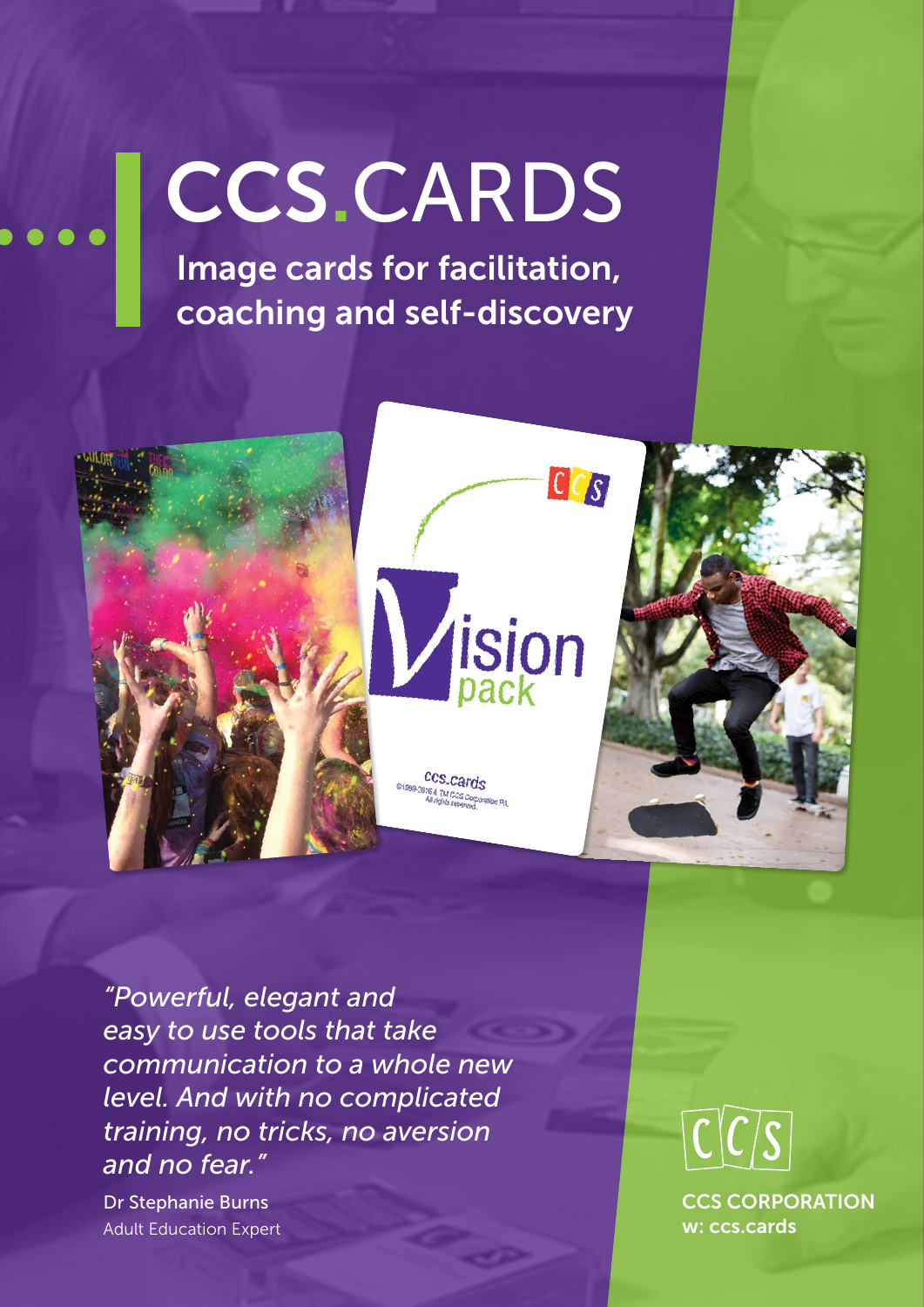### What are CCS Cards?

Shuffling or swiping through a pack of image cards as you think about a given topic, activates your brain.

It stimulates all kinds of thoughts, memories, new ideas and emotions — even things that may not have come to you without the cards.

The Compatibility Communication System cards (or CCS Cards for short), are sets of photos, illustrations and words that have been expertly chosen for their capacity to trigger such responses in group facilitation, teamwork, coaching, relationships and self-discovery.

- easily create trust and open communication
- promote mutual disclosure
- tap tacit knowledge
- improve listening, sharing and collaboration
- ensure participation from the whole group
- stimulate creativity

#### *"Completely changed the nature of the communication"*

Assoc Prof Paul Bennett Study: *Using images to communicate the hidden struggles of life on dialysis*

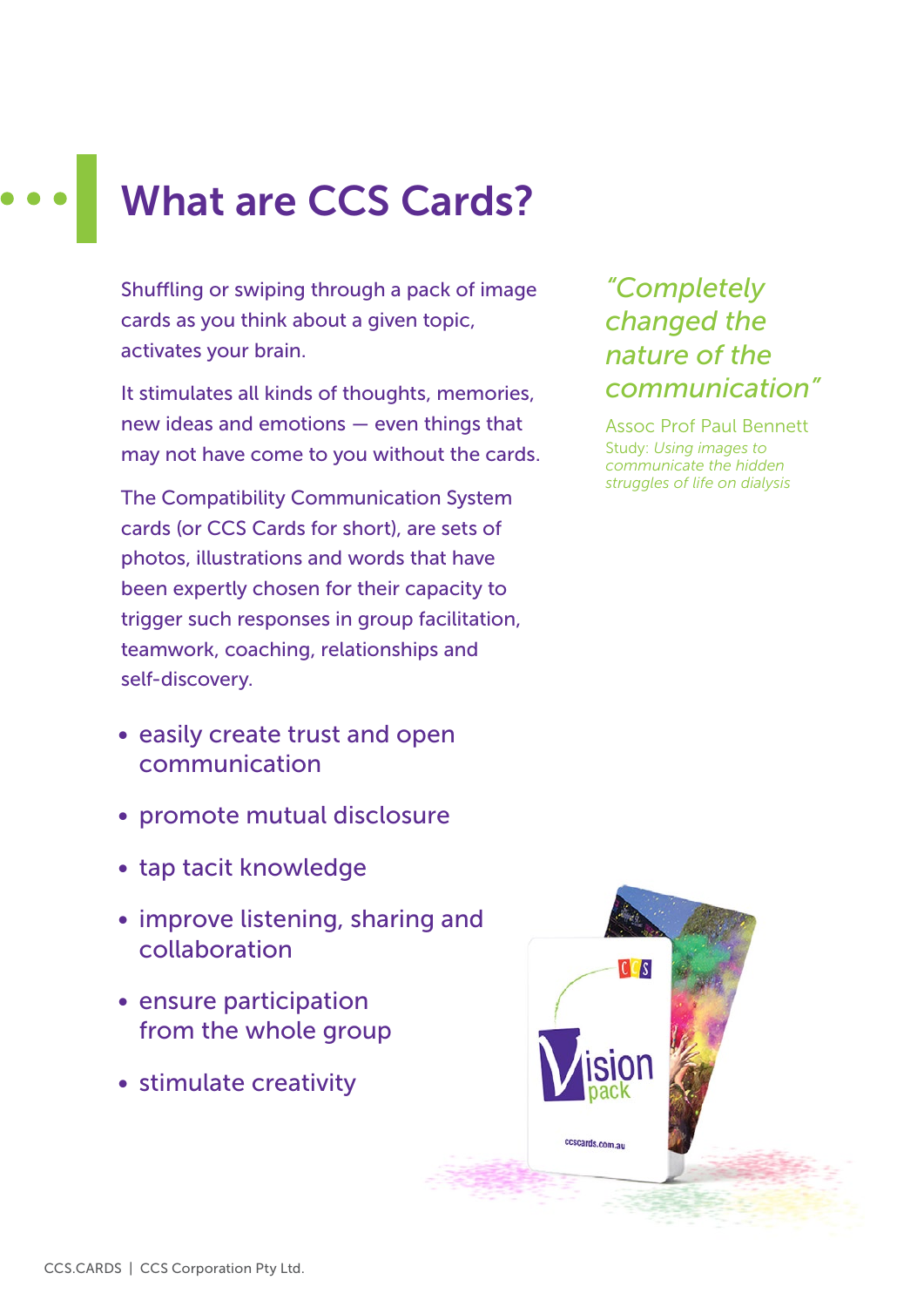Developed in Australia by CCS Corporation, following its beginnings as a world-wide award‑winning board game, the CCS is a unique communication product with a well-established capacity to stimulate conversation, interaction and clarity in group facilitation, coaching and self-discovery.

By using the power of imagery to tap emotions, new ideas, tacit knowledge and lived experiences, the CCS promotes full participation, clearer communication and a non-threatening, light-hearted atmosphere. This makes it easier for people to uncover, openly share and communicate their thoughts and feelings.

For over 20 years, the CCS has been used in more than 70 countries around the world crossing all manner of language and cultural boundaries.

The CCS is used in programs for education and training, organisational and human resource development, team management, coaching, counselling, relationship development, conflict resolution, career development and self-discovery.

It is currently being used in a wide variety of organisations and industries such as: leading banks, major retailers, key accounting and legal firms, training companies, airlines, management consultants, universities, engineering, manufacture, media, defence and telecommunications.

*"We include the CCS Cards as triggers for enabling people to be truly present, pay deep attention and to be intentional."*

Janet Sernack Innovation coach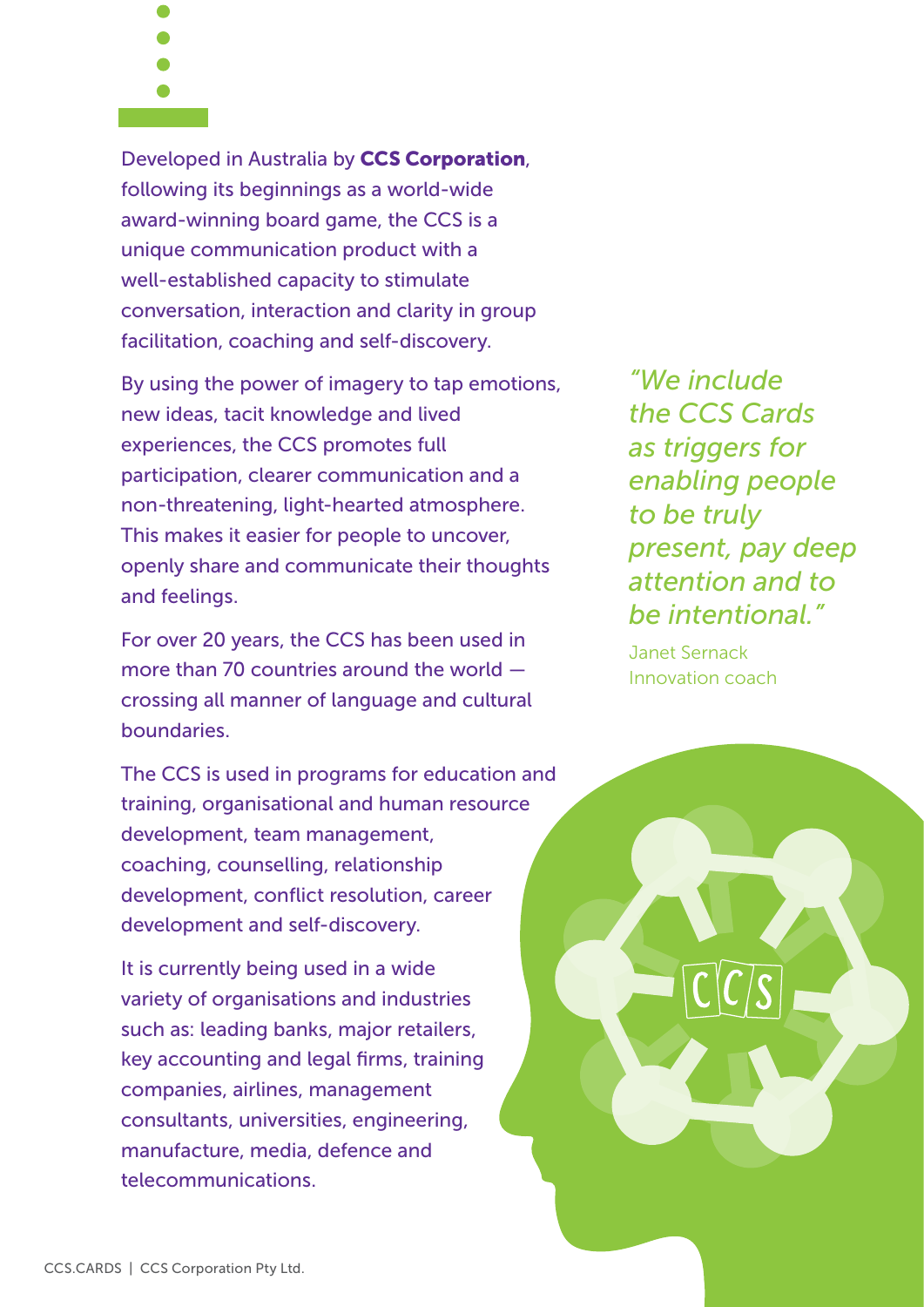### How CCS Cards work

Everyone gets their own pack of CCS Cards. *Any card can mean anything to anyone at any time — there are no set meanings for the images.*  So, everyone is free to pick whatever images they feel best represent the topic for them.



**2** A topic is given and everyone shuffles through their packs to select cards.



Everyone shares their choices to reflect, connect and create.

#### HERE'S A FEW EXAMPLES

#### FACILITATING TEAM COLLABORATION



"Go through your pack and find 5 cards that, for you, describe what you believe are the elements of an ideal team."



CREATING MOTIVATION FOR CHANGE IN COACHING "Go through your pack and find 3 cards that for you, best represent when things are going really well."

#### CRITICAL SELF-REFLECTION

"Go through your pack with the thought 'what matters most to me right now' and pull out as many cards as you like that seem to represent this for you."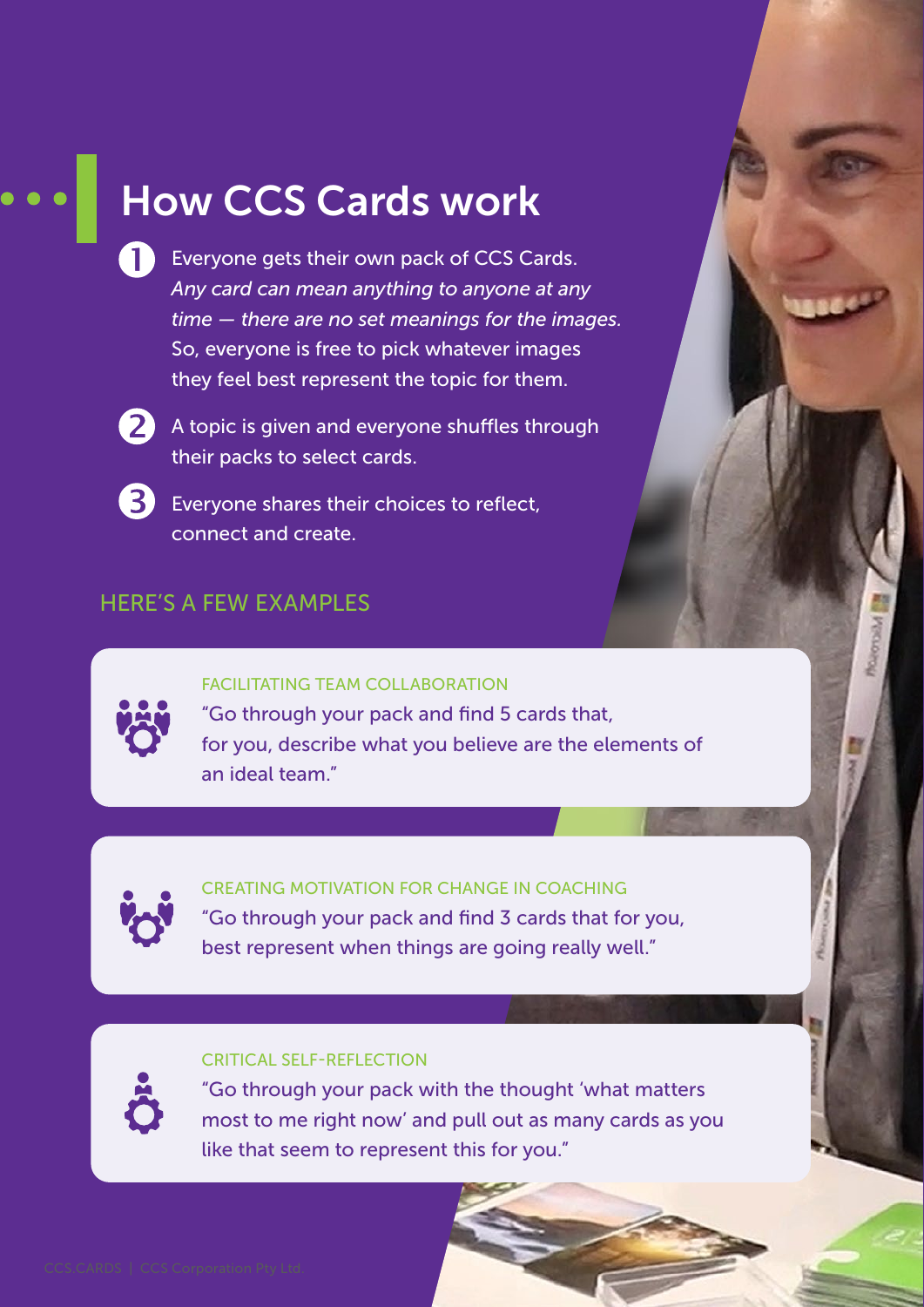### Why are CCS Cards used?

Regular users of CCS Cards have provided the following key reasons for making them a part of their facilitation, coaching and self‑discovery activities:

it enables you to achieve an outcome of shared understanding more quickly than traditional dialogue

encourages diversity, spontaneity, creativity and nonjudgement

gives participants a way to visually capture the key outcomes from a session or a critical reflection experience

CCS Cards make it 'safe' to share thoughts that otherwise might not be mentioned

it's a great communication leveller to encourage equality of contribution

promotes an environment of respect and appreciation

rapidly and naturally produces two-way, open, honest exchange

provides an opportunity for deeper understanding and self reflection

taps tacit knowledge and emotion

provides a way for participants to step outside themselves, to reflect and to uncover what they truly think or feel about a subject

creates an enjoyable, trusting and non‑threatening atmosphere

it is a ready-made meaning-making system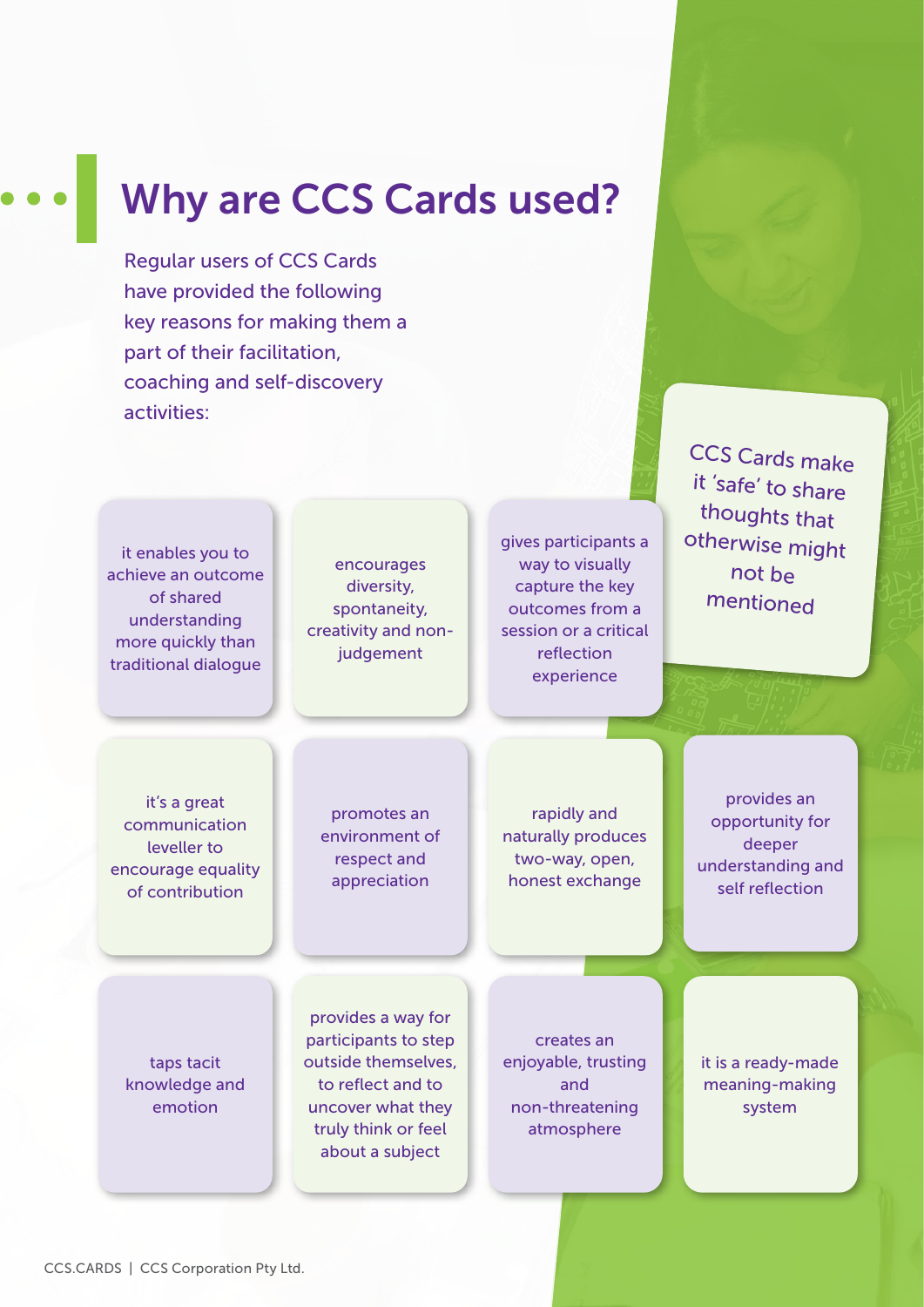### Who uses the CCS?

CCS Cards have been used by tens of thousands of national and multinational organisations, independent facilitators, trainers, educators, counsellors, team leaders and individuals, all over the world, in pretty much every field.

- banking, finance, legal, accounting
- local and federal government
- defence, police, correctional
- clinical and allied healthcare
- school and higher education
- engineering, mining and manufacturing
- marketing and design
- pharmaceutical and cosmetics
- hospitality and retail
- web, telecoms, social media
- software and communication technologies

*"We had an excellent response to the cards with our week-long HR/Training Workshop in China. We had 55 participants from China, Hong Kong, Macau, Taiwan, Korean and Guam. Most had English as a second language, and a few had very limited, or even no English. We used the cards in the very opening session of the week and very quickly created an environment of open discussions, involvement and lively debate. The cards assisted many of the participants in communicating their ideas and thoughts, where language differences would normally have slowed this down. Participants very quickly identified commonalities within what seemed at first to be a very diverse group."*

HR General Manager Global Hotel Chain

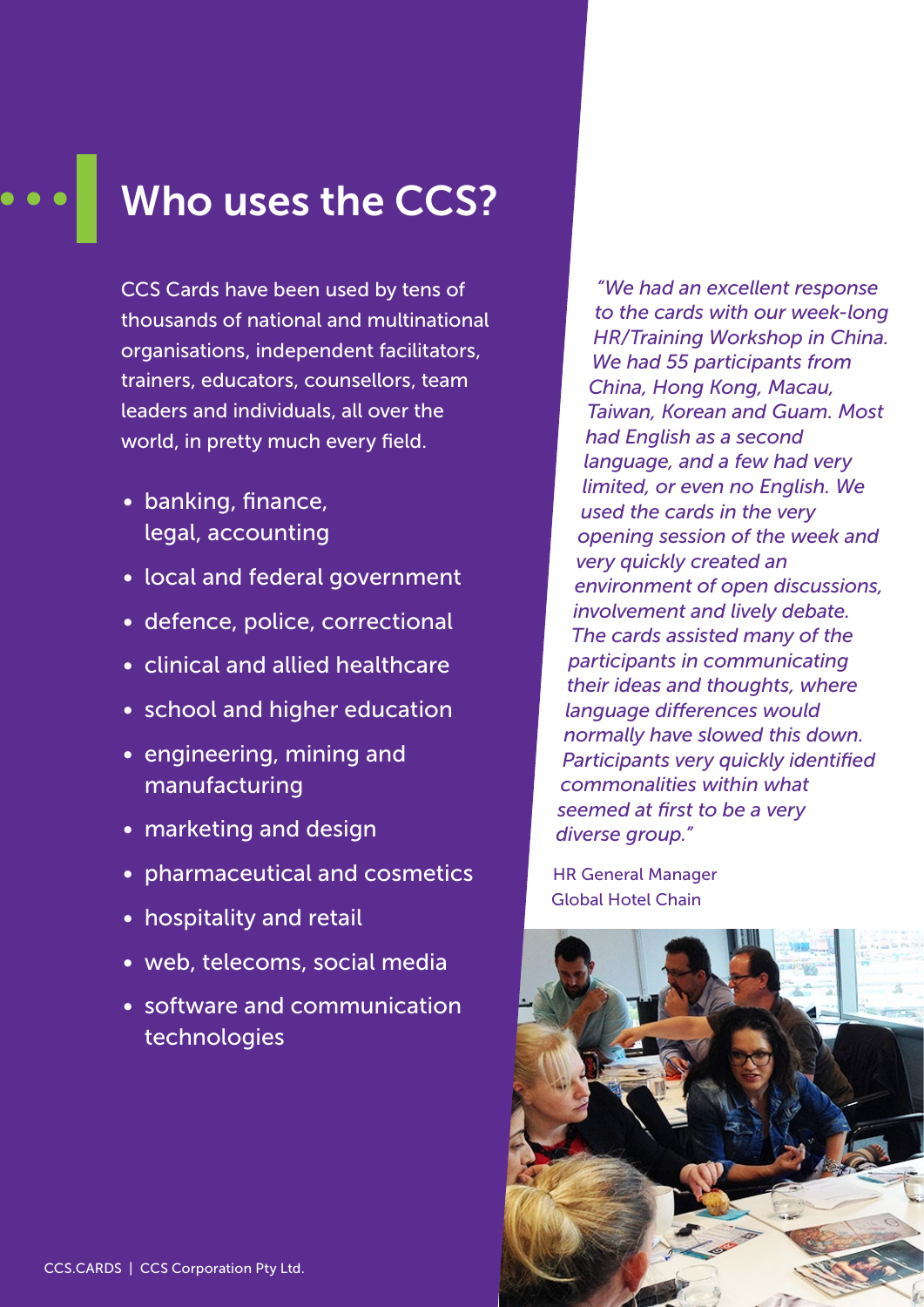### About the images

While the use of imagery as a communication tool is not new, the CCS is developed around a unique and proprietary image selection criterion we call the *common image communication concept*. The 'common' in our selection criteria, has a two-fold meaning:

common (1): the images are typically of a 'common', everyday nature both in the subject matter and the way the images are cropped and presented. The CCS image collection could be described as 'snap-shots on life' or 'a well-travelled photo album'. The images are chosen for their ability to remind us of our own lived experiences and to become metaphors to help us describe these experiences.

This contrasts with the more 'crafted' imagery used in advertising and motivational products such as posters. This kind of imagery has the purpose of priming us to receive a particular message. As such, the imagery is 'loaded' to ensure we get that message and we have an almost learned response to these types of pictures and symbols.



common (2): everyone has the same set of illustrations, photographs and words — the images are 'common' to all participants. This approach allows for better comparison, sharing and identification of shared and unique ideas.

Key to the tool's success is its capacity to help people to describe and understand their lived experiences and to apply what they discover to the professional or personal task at hand. It helps individuals readily tap into their well of knowledge — both tacit and explicit. And it helps people in groups and teams to quickly identify common and unique views, and to understand and connect deeply with one another.

In fact, by varying the topics and selection and recording processes, this disarmingly simple tool can be used to profoundly impact the quality of almost any communication experience.